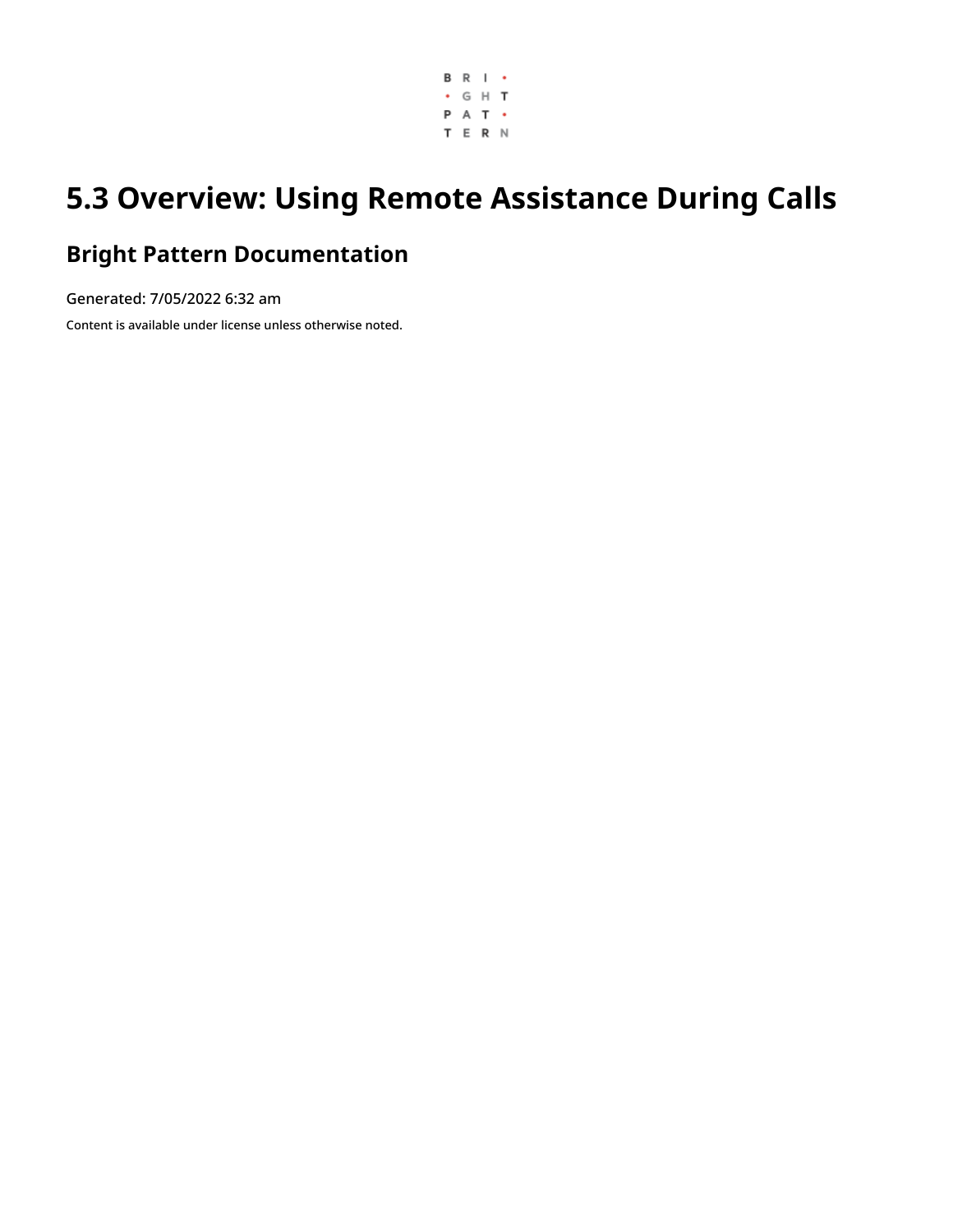#### **Table of Contents**

<span id="page-1-0"></span>

| How to Start Remote Assistance During a Phone Call<br>Procedure | <b>Table of Contents</b> |
|-----------------------------------------------------------------|--------------------------|
|                                                                 |                          |
|                                                                 |                          |
| What Happens Next                                               |                          |
| If the Customer Is on a Desktop Device                          |                          |
| If the Customer Is on a Mobile Device                           |                          |
| How to Transfer a Call with an Active Remote Assistance Session |                          |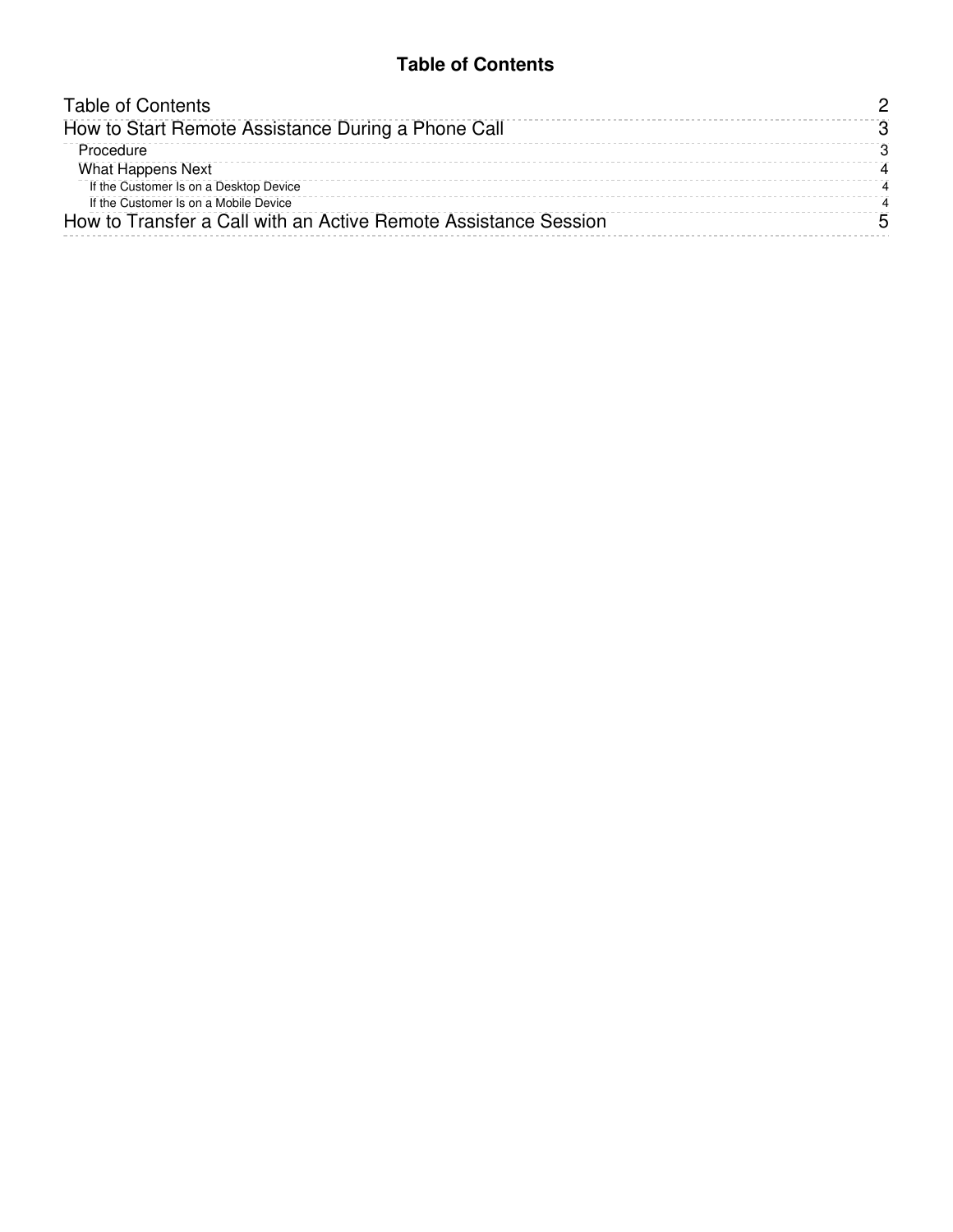## <span id="page-2-0"></span>**How to Start Remote Assistance During a Phone Call**

During a phone call with a customer, you can provide immediate hands-on help with the click of a button. The following procedure describes what you and the customer will do to start a remote assistance session via LogMeIn Rescue on either a desktop or mobile device.

### <span id="page-2-1"></span>**Procedure**

- 1. Make sure you are logged in to the LogMeIn Rescue Technician Console.
- 2. While on a service call, click the**Start remote assistance** button.



During an active service call, click "Start remote assistance"

- 3. The *Remote Assist Session* dialog will be popped to Agent Desktop. This window displays the following:
	- 1. **The Numeric PIN code** (e.g., "123456") The PIN is needed for starting the remote assistance session.
	- 2. **Create Another PIN** Clicking this button will generate a new PIN number.
	- 3. **URL for manual PIN input: oty.com** This is the URL that the customer will use for entering the PIN code.
	- 4. **Close** Clicking this button will close the Remote Assist Session dialog, removing it from your Agent Desktop screen.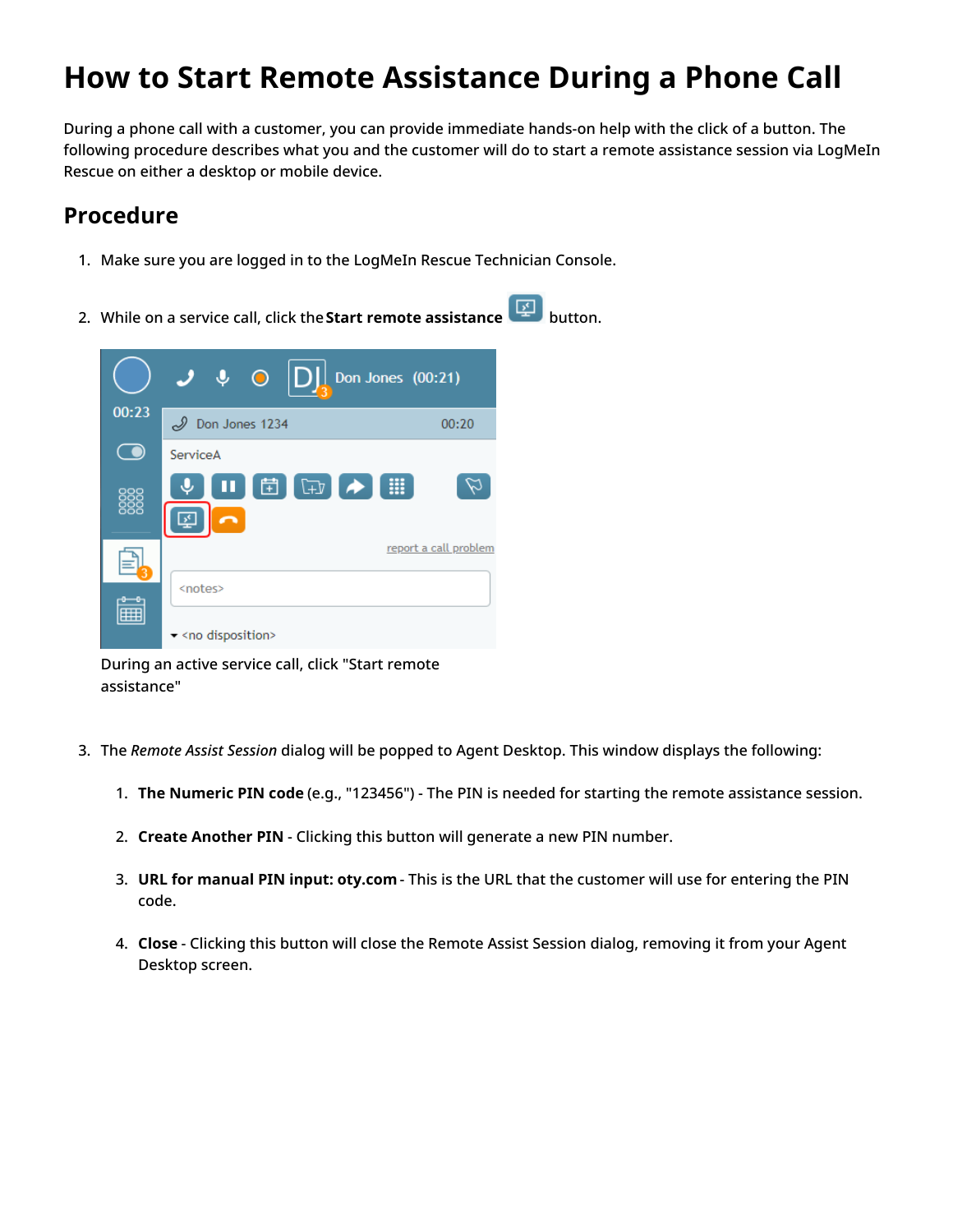

Example of the Remote Assist Session dialog

- 4. Instruct the customer to type the URL into the address bar of their web browser and enter the PIN number.
- 5. Once the customer has successfully entered the PIN number on that page, then the LogMeIn application for either desktop devices (Mac/Win) or mobile devices (Android/iOS) will either be downloaded or will be opened in the App Store or Google Play for downloading.

### <span id="page-3-0"></span>**What Happens Next**

#### <span id="page-3-1"></span>**If the Customer Is on a Desktop Device**

- 1. The page will open for the customer and will begin downloading the*Support-LogMeInRescue* application (Mac/Win). The customer will then open the app and give the required permission.
- 2. At the same time, you, the agent who is logged in to the LogMeIn Rescue Technician Console, will receive a sound notification in the console, and you will see that there is a new remote desktop session with status "Waiting."
- 3. Select the session in the application and click**Start Session**.
- 4. Then select either **Remote control session** to control and make changes to the customer's desktop, or **viewing session** to observe the customer's desktop only.
- 5. The remote assistance session is established.
- 6. During the remote assistance session, you and the customer can continue talking on the phone.

#### <span id="page-3-2"></span>**If the Customer Is on a Mobile Device**

- 1. The LogMeIn *Rescue + Mobile* app will be shown in the App Store or Google Play. The customer should download and launch the app. Then, the customer will enter the PIN manually.
- 2. At the same time, you, the agent who is logged in to the LogMeIn Rescue Technician Console, will receive a sound notification in the console, and you will see that there is a new remote desktop session with status "Waiting."
- 3. Select the session in the application and click**Start Session**.
- 4. The remote assistance session is established, and you can then observe the customer's mobile device screen